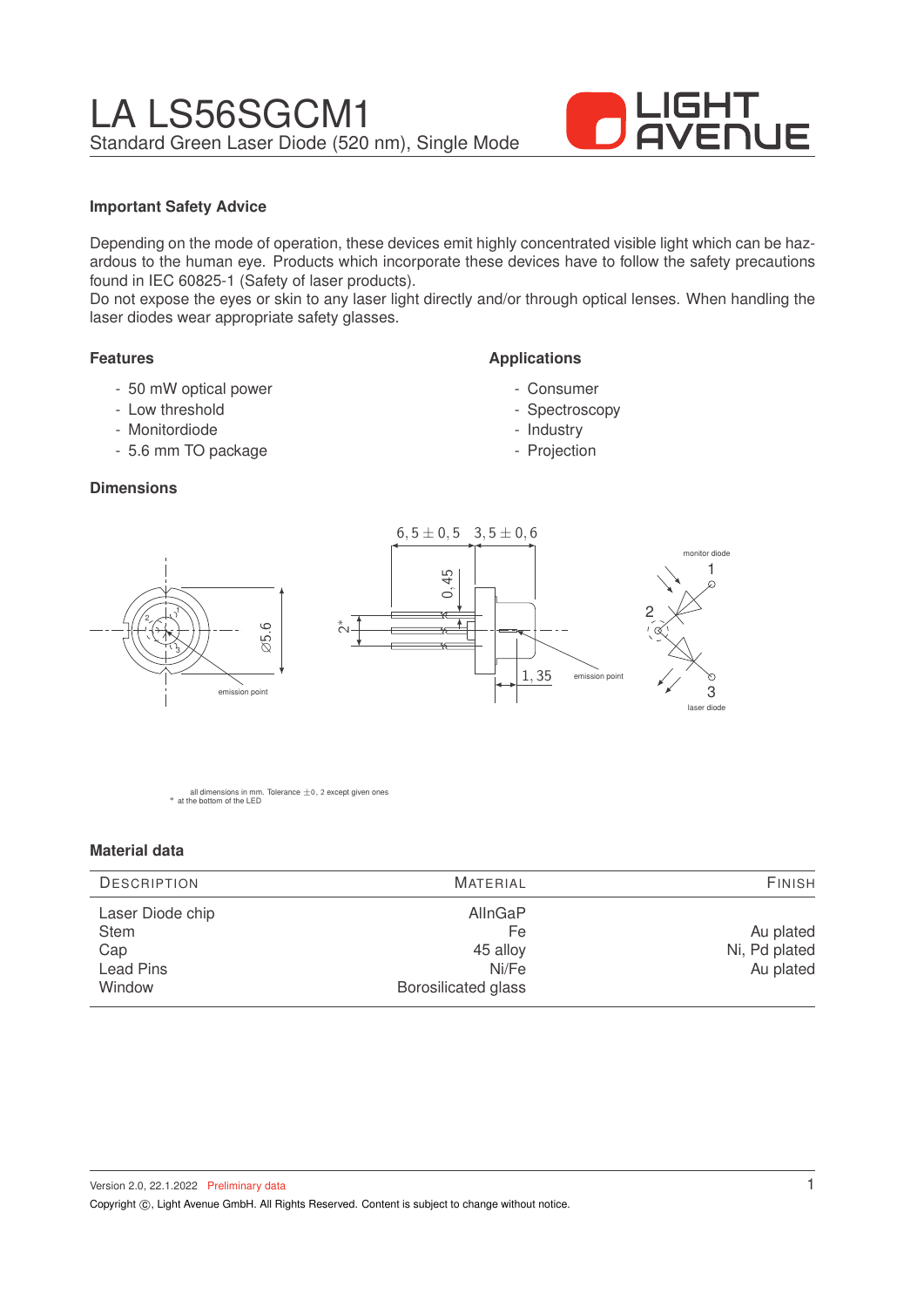

# **Electro-optical characteristics (** $T_A = 25°C$ **)<sup>2</sup>**

| <b>PARAMETER</b>         | <b>SYMBOL</b>              | CONDITION                  | MIN. | TYP <sup>1</sup> | MAX. | UNIT    |
|--------------------------|----------------------------|----------------------------|------|------------------|------|---------|
| <b>Threshold Current</b> | $I_{th}$                   |                            |      | 45               | 75   | mA      |
| Radiant power            | $\Phi_e$                   | $I_f = 100 \,\text{mA}$    |      | 50               | 80   | mW      |
| Forward voltage          | $V_{F}$                    | $I_f = 100 \,\text{mA}$    |      | 6,9              | 8    | V       |
| Peak wavelength          | $\lambda_{peak}$           | $I_f = 100 \text{ mA}$     | 510  | 520              | 530  | nm      |
| FWHM parallel            | $\Theta_\parallel$         |                            | 5    |                  | 9    | $\circ$ |
| FWHM perpendicular       | $\Theta_{\perp}$           |                            | 19   | 22               | 25   | $\circ$ |
| <b>Monitor Current</b>   | $1_{mon}$                  | $\Phi_e = mW$ , $V_R = 5V$ |      | 0.09             |      | mA      |
| Tilt Angle parallel      | $\Delta\Theta_{\parallel}$ |                            | -3   |                  | 3    | $\circ$ |

# **Maximum ratings (** $T_A = 25$ °C)

| <b>PARAMETER</b>                                                                                                         | <b>SYMBOL</b>                                     | CONDITION | <b>MINIMUM</b> | <b>MAXIMUM</b>               | UNIT                                               |
|--------------------------------------------------------------------------------------------------------------------------|---------------------------------------------------|-----------|----------------|------------------------------|----------------------------------------------------|
| <b>Operating Current</b><br><b>Operating Temperature</b><br>Storage Temperature<br>Soldering Temperature <sup>Note</sup> | $1_{f,max}$<br>$T_{op}$<br>$T_{st}$<br>$T_{sold}$ |           | $-20$<br>$-40$ | 200<br>$+60$<br>$+85$<br>260 | mA<br>$^{\circ}$ C<br>$^{\circ}$ C<br>$^{\circ}$ C |
| Reverse Voltage                                                                                                          | $V_R$                                             |           |                |                              |                                                    |

## **Thermal characteristics**

| PARAMETER             | <b>SYMBOL</b>     | <b>VALUE</b> | UNIT           |
|-----------------------|-------------------|--------------|----------------|
| Thermal resistance    | $R\Theta_{J-Pin}$ | 34           | K/W            |
| Soldering temperature | $T_{sold}$        | 260          | $\circ$ $\cap$ |

Note: Soldering temperature refers to an iron tip temperature (max 30W power) during the solder process. Soldering positions should be 1.6 mm away from the bottom edge of the case. The immersion time must be less than 3s.

## $\mathsf{Binning\ } (I_F = 100 \ \mathrm{mA} )^2$

|     | WAVELENGTH (NM) |          |          |          |           |          |           |          |
|-----|-----------------|----------|----------|----------|-----------|----------|-----------|----------|
|     | $510,0-$        | $512,5-$ | $515,0-$ | $517.5-$ | $520.0 -$ | $522,5-$ | $525.0 -$ | $527,5-$ |
|     | 512,5           | 515.0    | 517.5    | 520,0    | 522.5     | 525,0    | 527.5     | 530,0    |
| Bin |                 |          |          |          |           |          |           |          |

Version 2.0, 22.1.2022 Preliminary data

Copyright ©, Light Avenue GmbH. All Rights Reserved. Content is subject to change without notice.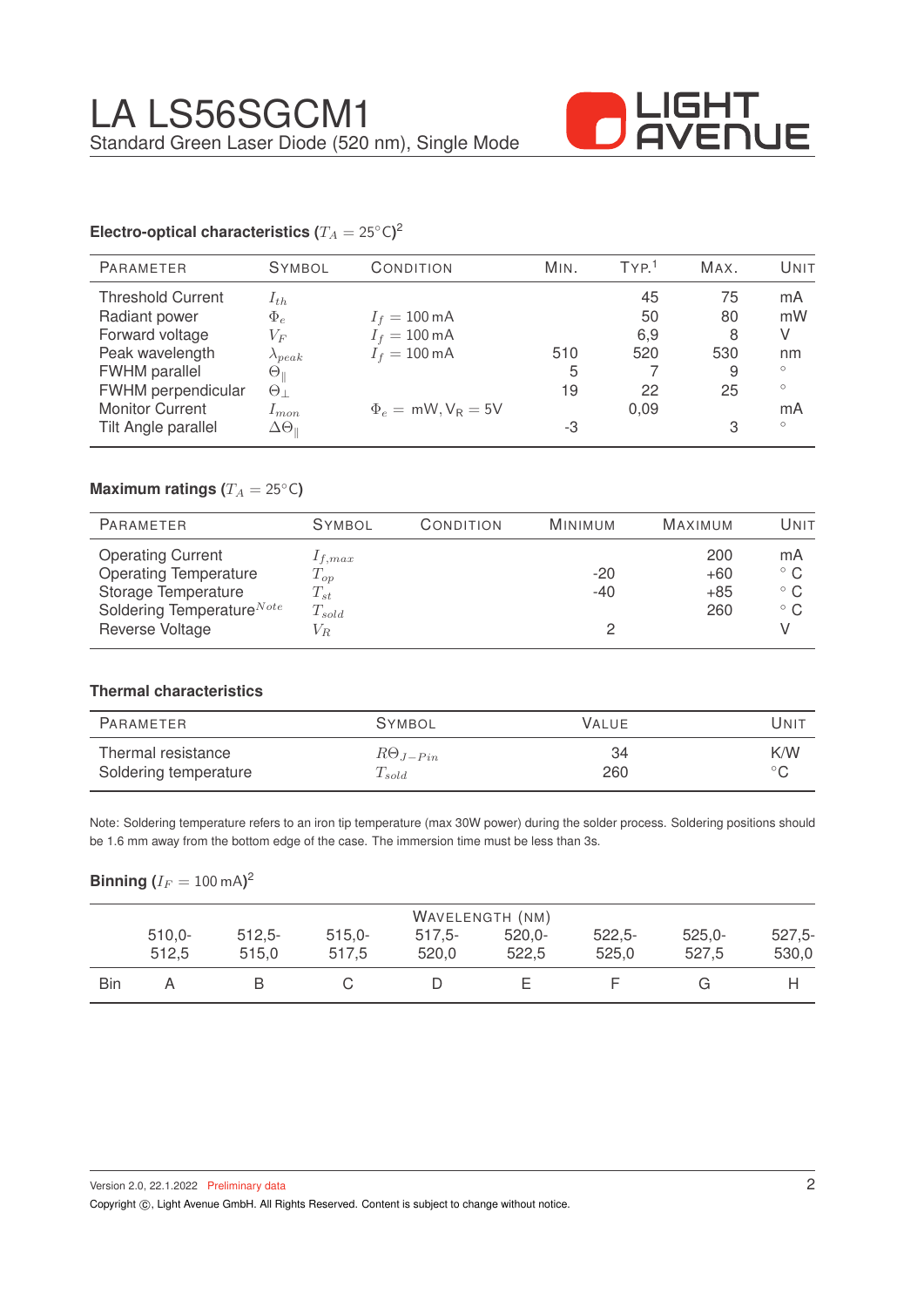

## **Important Usage and Application Information**

Lead free product - RoHS compliant.

All products, product specifications and data to improve reliability, function, design or otherwise are subject to change without notice. The information describes the type of component and shall not be considered as assured characteristics.

Due to technical requirements components may contain dangerous substances. For information on the types in question please contact our Sales Organization.

These laser diodes are designed as consumer goods in production and quality, especially in the application areas of computers, measuring equipment, tooling machines, audio visual equipment and home applicances. Please do not use this product for equipment, which needs extremely high reliability and safety in function and precision. Operating the laser diode above the maximum rating even for very short periods of time can damage the laser diode or reduce its lifetime. The laser diode must be operated with a suitable power supply with minimized electrical noise. When using this product, please stay within the maximum ratings, pay attention to the other instructions, conditions and precautions described in this datasheet. We will assume no responsibility for any damages resulting from improper use of this product.

### **Handling and Storage Conditions**

The laser diode is very sensitive to electrostatic discharge (ESD). Proper precautions must be taken. Furthermore the package is a not hermetic package. Please be careful by using this product in humid atmosphere or atmosphere containing caustic or corrosive gases as this may cause the product to fail. When the product is soldered, please do not apply pyhsical stress to the lead pins. Avoid the heating of the complete package by preheating or reflow. Please only heat the lead section for a short time. When the leads are formed or cutted, please do not apply physical stress.

Please finish soldering within 7 days or keep the products in a sealed box to avoid silver oxidization.

### **Packing**

Laser diodes are arranged in trays. A cover is put on the top of the tray. For shipment the trays are arranged to stacks and placed into an ESD bag and packaging box. Please use the recycling operators familiar to you. If required you can ask for our help. Please get in touch with your nearest sales office. By agreement we will take packing material back, if sorted. Transport costs of any kind must be paid by customers. For packing material that is returned to us unsorted or which we are not obliged to accept, any costs incurred will be invoiced to you.

### **Returns and Complaints**

For complaints and returns of material a RMA-number is necessary. Samples for analysis purposes can be send to us without credit.

### **Shipping Conditions**

If not otherwise arranged, the "General Terms of Business of Light Avenue GmbH" apply for any shipment. If this document is not familiar to you, please request it at our nearest sales office.

Version 2.0, 22.1.2022 Preliminary data Copyright (C), Light Avenue GmbH. All Rights Reserved. Content is subject to change without notice.